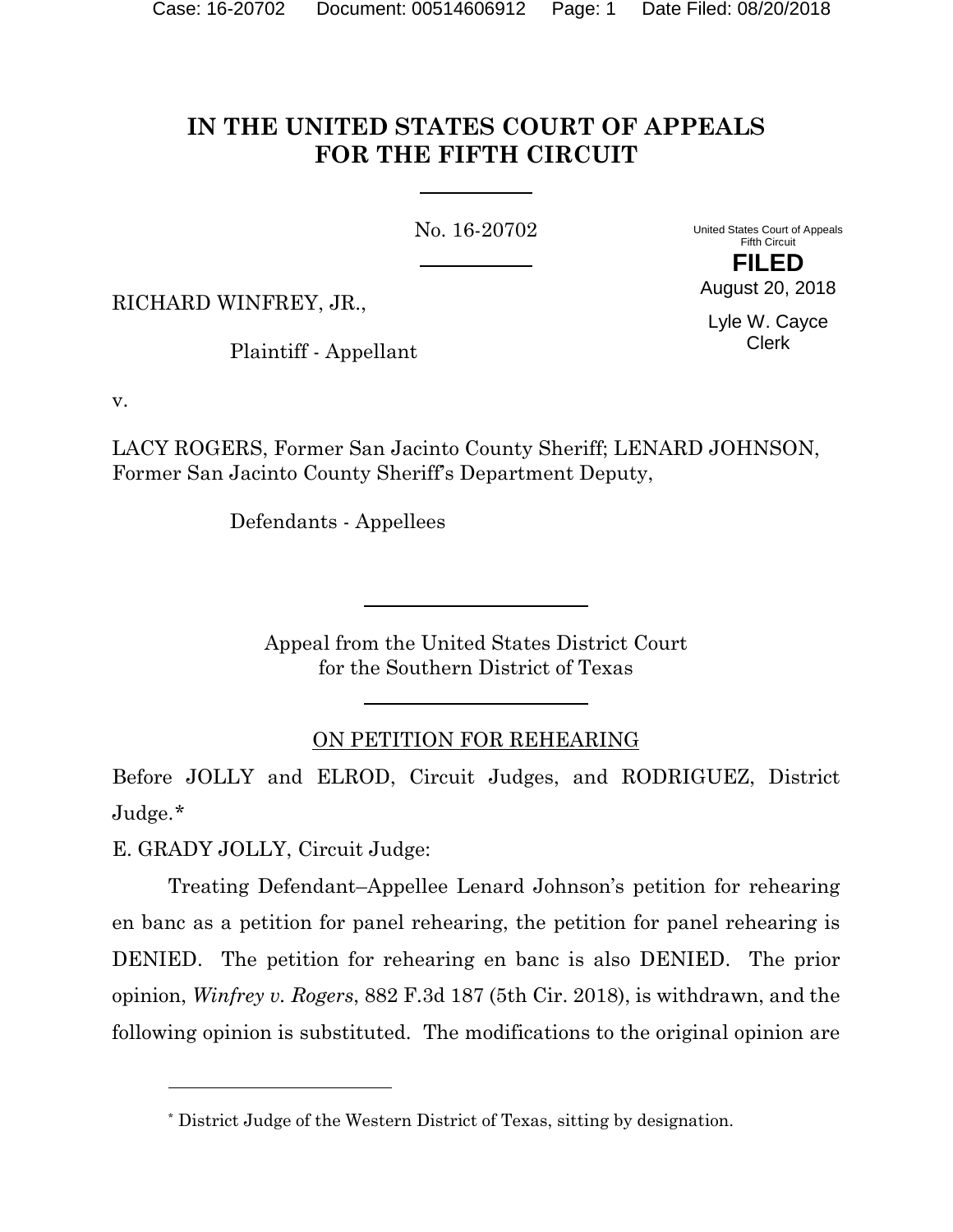minor and do not affect the substance or outcome of the earlier opinion, except in Part III.A, which now holds that Johnson's omission of the fact that the blood and hair found at the crime scene did not match Richard Winfrey Jr. ("Junior") or Megan Winfrey was not a "material" omission, and which reflects that it is Junior's burden to overcome qualified immunity, not Johnson's burden to show that qualified immunity applies.

Junior was arrested and charged with murder after a botched investigation and various alleged violations of Junior's Fourth Amendment rights. The State tried him on murder charges. The jury acquitted him in twenty-nine minutes, but only after he had served some 16 months in prison. He brought this 42 U.S.C. § 1983 action against various officers of San Jacinto County, Texas. After some seven years of litigation—including one appearance before this Court, *see Winfrey v. San Jacinto Cty.*, 481 F. App'x 969 (5th Cir. 2012) (*Winfrey I*)—defendants have come and gone, leaving only the defendant Deputy Sheriff Lenard Johnson to answer for Junior's charges of constitutional violations. Junior claims that Deputy Johnson violated his rights by signing an arrest-warrant affidavit that lacked probable cause by omitting and misstating key facts. This unconstitutional warrant, he alleged, resulted in his unlawful arrest and imprisonment. Johnson moved for summary judgment on the basis of qualified immunity. The district court granted Johnson's motion, and Junior appeals.

We VACATE the district court's judgment and REMAND for trial essentially on the factual issue of whether Johnson acted recklessly, knowingly, or intentionally by omitting and misrepresenting material facts in his affidavit when seeking an arrest warrant for Junior. Because this litigation has continued for over seven years, including two appeals before this Court, we emphasize that this case must go to trial without further delay.

2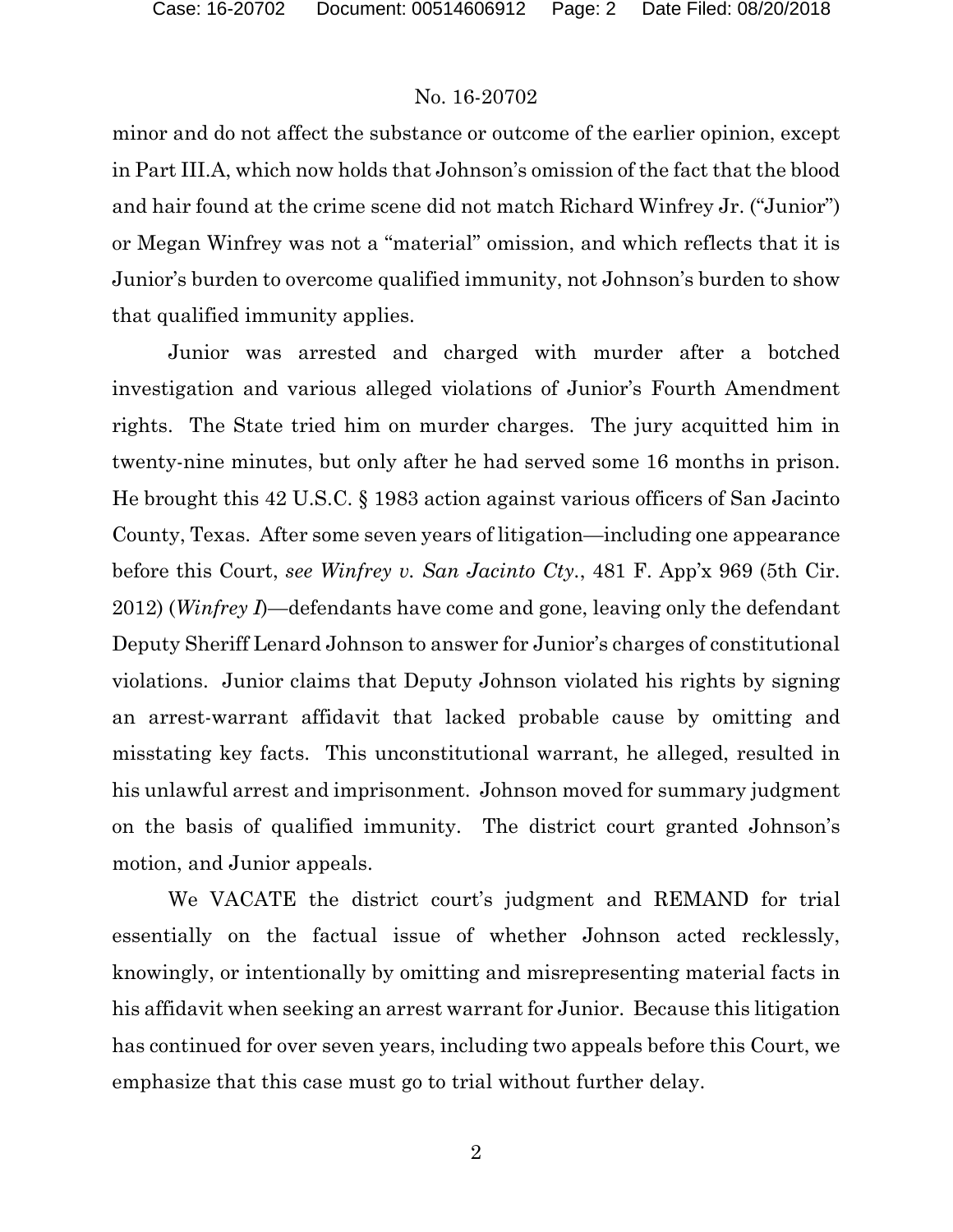I.

Murray Wayne Burr was found murdered in his home in San Jacinto County, Texas, in August 2004. The San Jacinto County Sheriff's Office including Sheriff Lacy Rogers and Deputy Johnson—and the Texas Rangers focused their investigation on three suspects: then-seventeen-year-old Junior; his then-sixteen-year-old sister, Megan Winfrey; and their father, Richard Winfrey, Sr. ("Senior").

Several weeks after the murder, the investigative blunders began. Texas Ranger Grover Huff requested that Keith Pikett, a deputy from a nearby law enforcement agency, assist the investigation by running "scent lineups." This dubious adventure required Pikett to call upon two of his pet bloodhounds and to acquire scents from four suspects—Megan; Junior; Megan's boyfriend, Chris Hammond; and Hammond's friend, Adam Szarf. Huff, then, following the procedure that Pikett established, gathered scents from the suspects—by asking each person to rub a piece of gauze on his or her skin and put that gauze in a paper bag—and from the victim—by rubbing gauze against Burr's clothes. Pikett, rather "unscientifically," also carried around in a duffel bag filler scents which he had gathered from prisoners at the Fort Bend County Jail. He placed this bag in his SUV, in which his dogs rode daily.

Pikett proceeded to conduct a "drop-trail" exercise with his dogs. That exercise was conducted at the crime scene where Huff provided the hounds with a scent sample. Huff thought he had provided the scent for Junior, but he mistakenly scented the dogs for Hammond instead. Huff notified Pikett and the other investigators about the mistake after the test, and both Huff and Pikett mentioned it in their formal police reports.

Meanwhile, Junior and Megan allowed investigators to collect their DNA to compare with DNA found in blood discovered at Burr's home. The laboratory reported that the blood did not belong to either. The investigators also wanted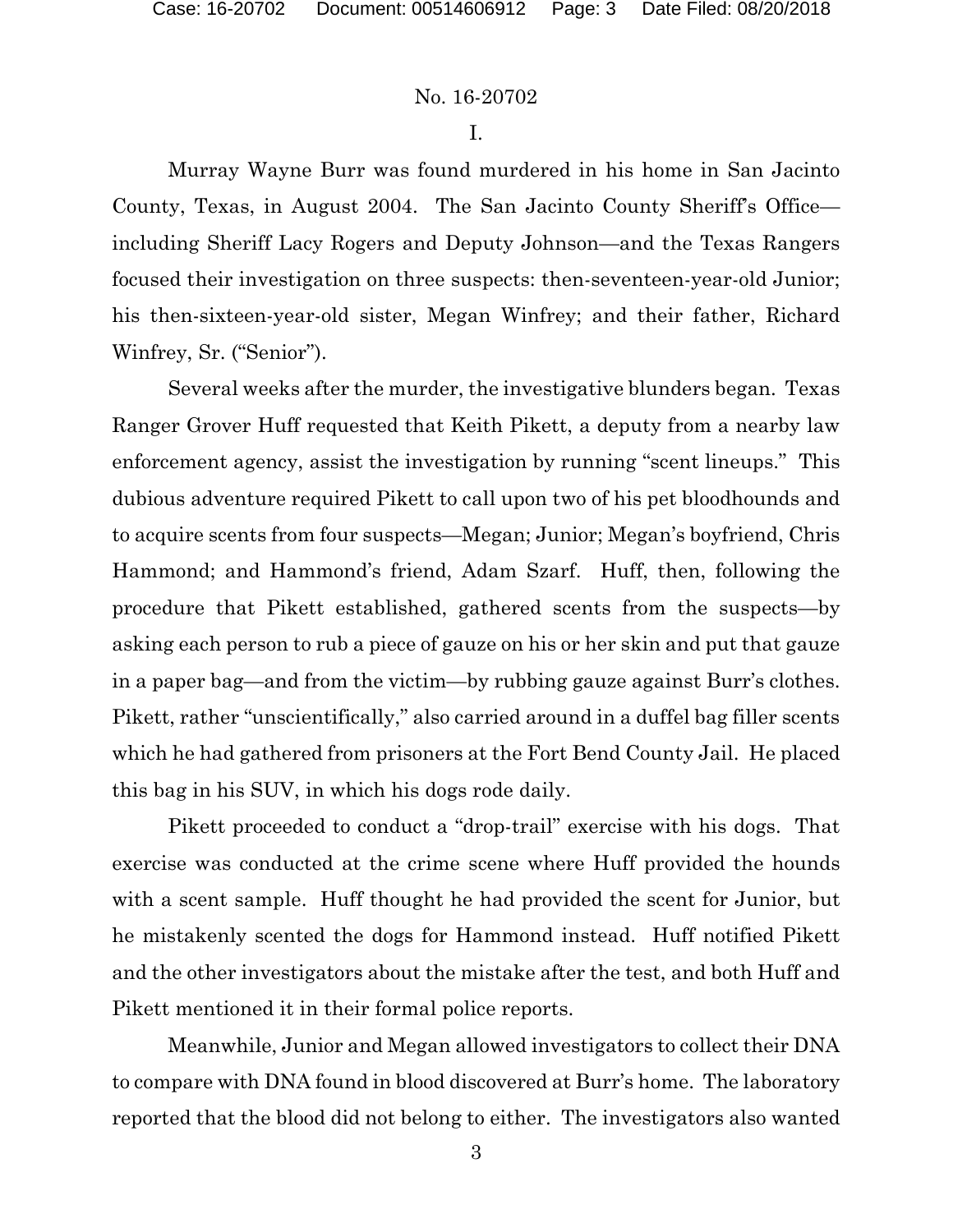to compare Megan's hair to hair found at the murder scene. Sheriff Rogers wrote a search-warrant affidavit to obtain Megan's hair, but he failed to mention the lab report showing her blood was not at the scene. He also misstated that the drop-trail was conducted using Junior's scent pad instead of Hammond's. Further, he did not acknowledge the incidental fact that all forensic evidence from the crime scene did not match the Winfreys. Perhaps recognizing the fumbles in the process, the investigation was put on hold.

After stalling for a year, the investigation restarted when a jailhouse informant, Campbell, came forward with a story incriminating the Winfreys in Burr's murder. Campbell said that while he and Senior were in the same jail cell, Senior confessed to murdering Burr. Johnson visited and interviewed Campbell. There, Campbell told him: (1) Megan and Junior helped Senior get into Burr's house, (2) Senior severely beat up Burr and cut his neck, (3) Senior cut off Burr's genitals and stuck them in Burr's mouth, (4) Junior and Megan were in Burr's house the whole time, and (5) Senior had wanted to kill Burr because Burr's neighbor told Senior that Burr had touched one of Senior's kids. Johnson wrote a report of Campbell's story and noted that the details of the injuries were generally accurate in relation to the physical evidence, except that Burr's genitals were not cut off and put in his mouth.

Johnson visited Campbell a month later, taking Rogers with him. Campbell's story changed. First, Campbell added that Burr was killed in his living room, which Johnson said was not known to the public at that time. Second, he said that Senior stabbed and shot Burr, though there was no evidence that Burr was shot. Third, Campbell now claimed that one of Senior's cousins, not Junior or Megan, was the accomplice to the murder. Finally, Campbell said that Senior confessed to stealing a pistol and long gun from Burr's house and that he put these guns in a nearby "hollow." Investigators

4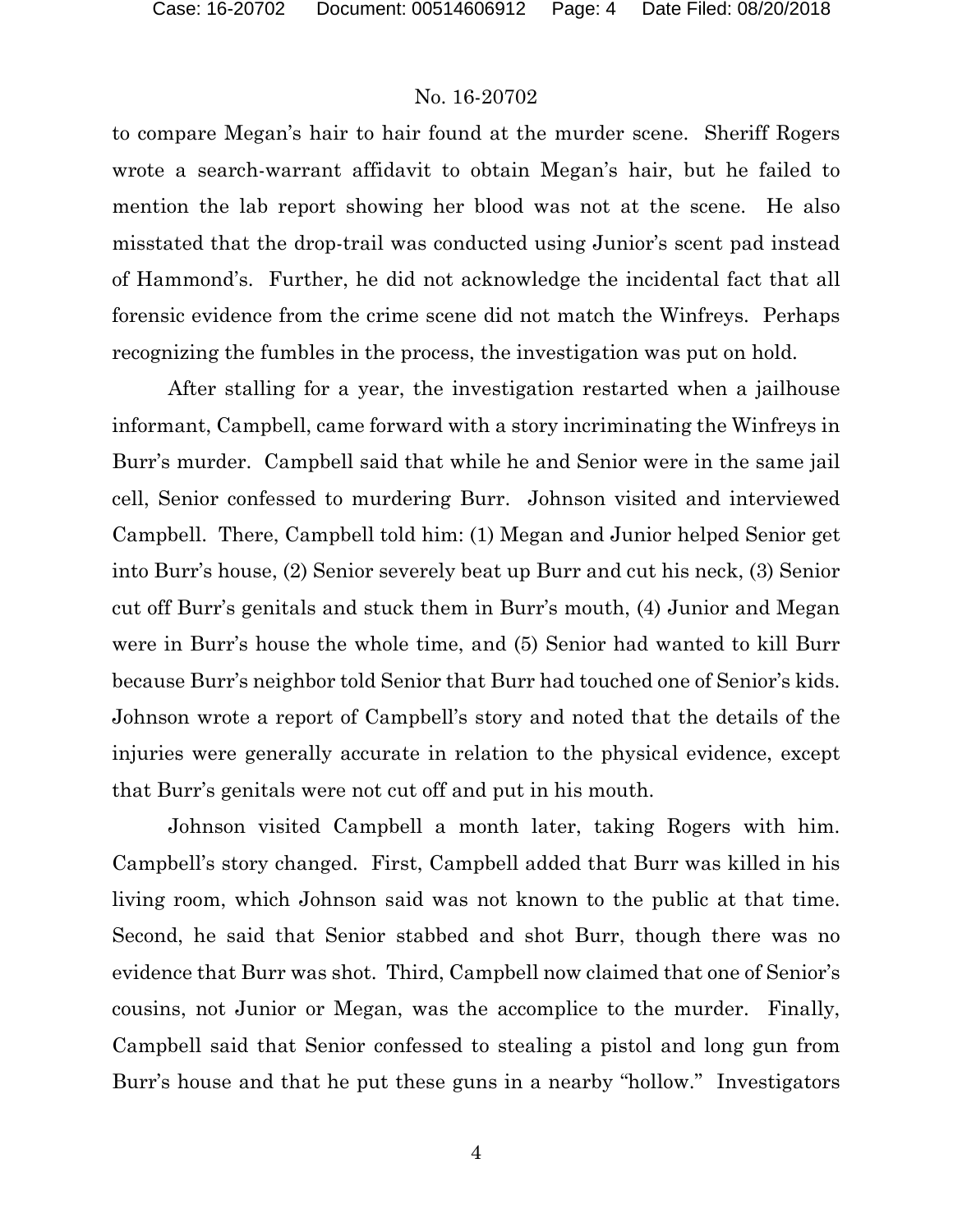l

# No. 16-20702

found a hollow matching the description, but no weapons were there. Johnson said the public did not know about the stolen weapons.

Pikett, undeterred by earlier failures, conducted a second scent lineup using Senior's scent. The bloodhounds alerted each time on Senior's scent.

Deputy Sheriff Johnson signed two affidavits to obtain search warrants to obtain Junior's and Senior's hair from each of them to compare with the hair found in Burr's home. Each affidavit omitted any reference to: (1) the inconsistencies between Campbell's two interviews, (2) the inconsistencies between Campbell's statements and the other evidence, (3) Junior's and Megan's blood not being found at the scene, and (4) the hair found at the scene not matching Burr or Megan. The judge issued both warrants to Johnson, but the hair obtained from Burr's home did not match the hair of either Junior or Senior.

Nevertheless, Johnson signed affidavits for arrest warrants for Megan, Junior, and Senior.[1](#page-4-0) The arrest-warrant affidavits also omitted the same inconsistencies as the search-warrant affidavits, and additionally omitted the fact that the hairs at the crime scene did not belong either to the Winfreys or Burr.

<span id="page-4-0"></span><sup>1</sup> The record contains only the arrest-warrant affidavits for Senior and Megan. Johnson argues that the arrest-warrant affidavit for Senior cannot be used as a replacement for Junior's arrest affidavit, which is not in the record due to Junior's alleged intentional spoliation. But this issue was already resolved in *Winfrey I*, 481 F. App'x 969. There, we concluded that we would look to the affidavits for Megan and Senior because: (1) they "suggest that  $\ldots$  the same affidavit language [was used] for all three Winfreys"; (2) "investigation reports indicate that warrants were obtained for [Junior] on the same day Johnson executed an arrest-warrant affidavit for Megan"; and (3) "Rogers indicated that the drop-trail evidence and Campbell's 'jailhouse snitching' established probable cause to obtain 'a search warrant for the hairs of my *suspects*.'" *Id.* at 978. Because of the law-of-the-case doctrine, we find that the prior panel's decision "should continue to govern" this case. *See Musacchio v. United States*, 136 S.Ct. 709, 716 (2016) (quoting *Pepper v. United States,* 562 U.S. 476, 506 (2011)).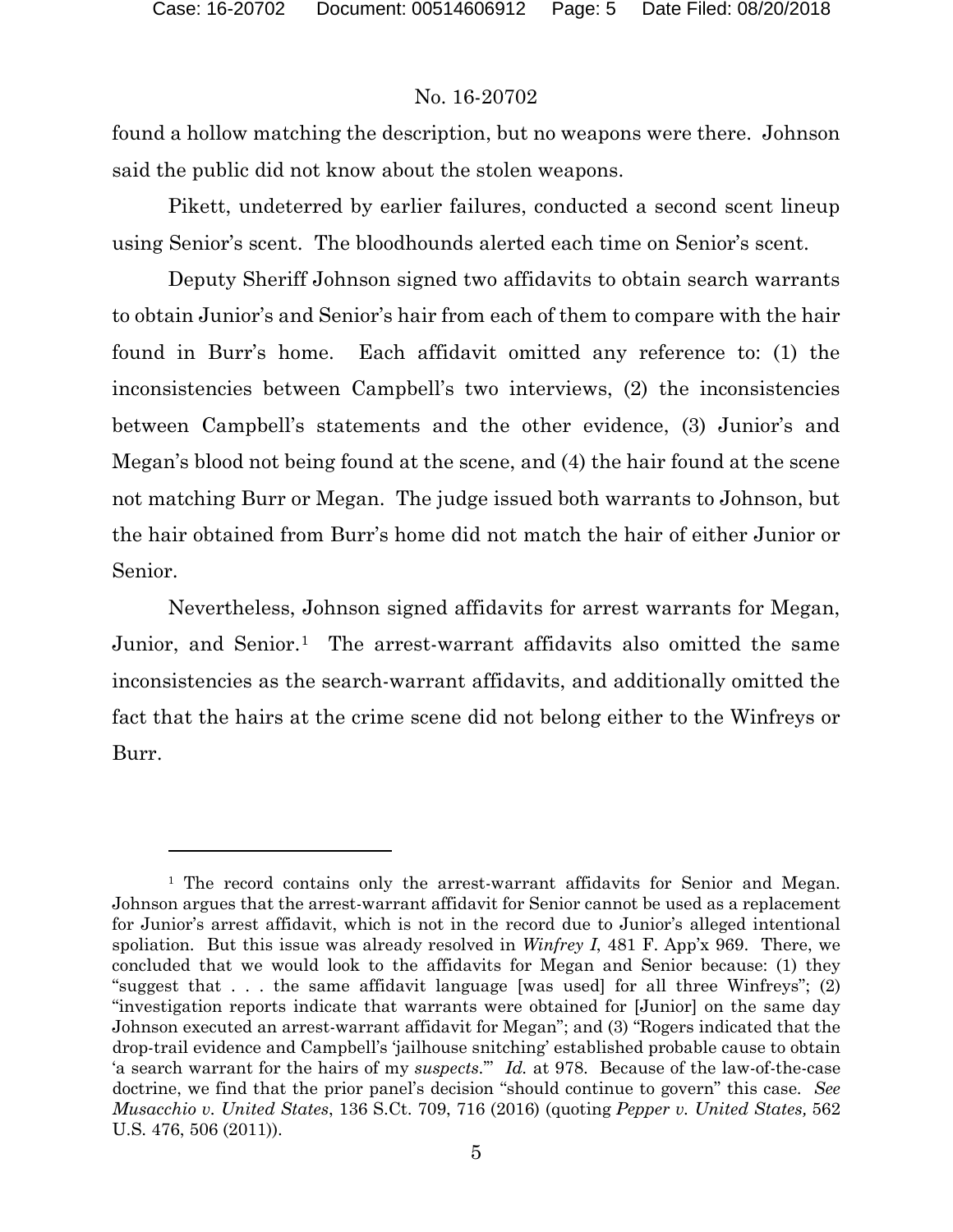Junior was thus charged with capital murder and sat in jail for two years before his case was tried in June 2009. On June 12, he was found not guilty after twenty-nine minutes of jury deliberation.

On May 26, 2010, Junior filed this § 1983 lawsuit against every police investigator involved in his murder case. At this point in this lengthy litigation, only his claim against Deputy Sheriff Johnson remains. Junior says that Johnson violated his constitutional rights by using false information to secure arrest and search warrants and by failing to disclose exculpatory evidence.

This case has visited us before. *See generally Winfrey I*, 481 F. App'x 969. There, we vacated the district court's grant of summary judgment in favor of Johnson and remanded for additional discovery on whether Johnson violated the Fourth Amendment by acting with reckless disregard for the truth, as opposed to merely carelessness or negligence, when he included a material falsehood and omitted material information in his warrant affidavits. *Id.* at 979–81.

On remand, the district court held a hearing related to multiple *Daubert*  motions. Junior contends that, at that hearing, the district court barred Junior's expert, David Kunkle, from testifying at trial.

After discovery concluded, Johnson again moved for summary judgment. First, Johnson argued that Junior's claim against Johnson was time-barred. But the district court ruled that it was not barred because the statute of limitations period began when Junior was acquitted, and he filed his lawsuit within a year of his acquittal. Second, the court examined whether Johnson violated Junior's Fourth Amendment rights by recklessly omitting and misstating certain facts in his search- and arrest-warrant affidavits. The court found that one omission was not reckless: omitting Campbell's statements that were inconsistent with each other. But it found that others were reckless: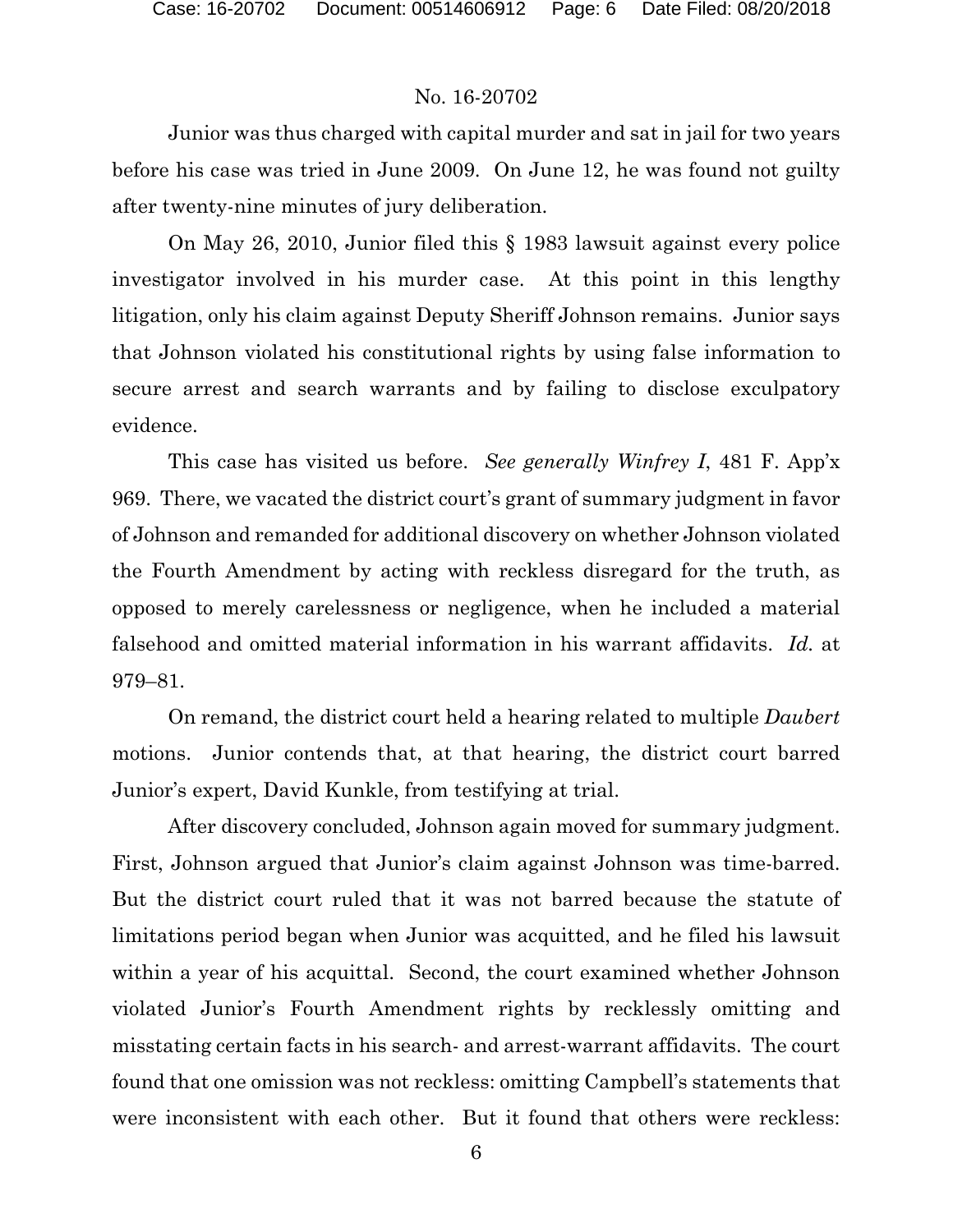omitting Campbell's statements that were contradicted by the physical evidence and omitting the DNA and hair evidence that did not link the Winfreys to the scene, which could show that someone other than the Winfreys had to have been present in Burr's house. The court did not say whether Johnson's inclusion of the statement that "the drop-trail from the crime scene to the Winfrey house used [Junior]'s scent" was reckless. Third, the court decided that Johnson nevertheless was protected by qualified immunity, even though he violated Junior's rights, because a reasonable magistrate, reviewing a corrected affidavit, would have found probable cause to search and arrest Junior.

Junior timely appealed. He contends: (1) his arrest-warrant claim is not time-barred; (2) Johnson is not entitled to qualified immunity; (3) the district court abused its discretion in excluding his expert; and (4) if the Court reverses and remands, it should remand this matter to a different judge.

#### II.

#### A.

The first issue we address is whether Junior has a valid Fourth Amendment claim. We conclude that he does.

Junior's complaint never alleges in magic words that Johnson violated his rights under the Fourth Amendment. Nevertheless, although the parties have argued this case in a confusing manner from the start, both sides have argued, at times, that the case involves a Fourth Amendment federal malicious-prosecution claim; at other times, they have argued whether the claim involves a Fourteenth Amendment due process claim. In any event, as the case is presented before us now, there is a proper Fourth Amendment claim because of the law-of-the-case doctrine. In *Winfrey I*, this Court decided that this case presented a Fourth Amendment claim, concluding that Johnson was not entitled to qualified immunity on summary judgment because Junior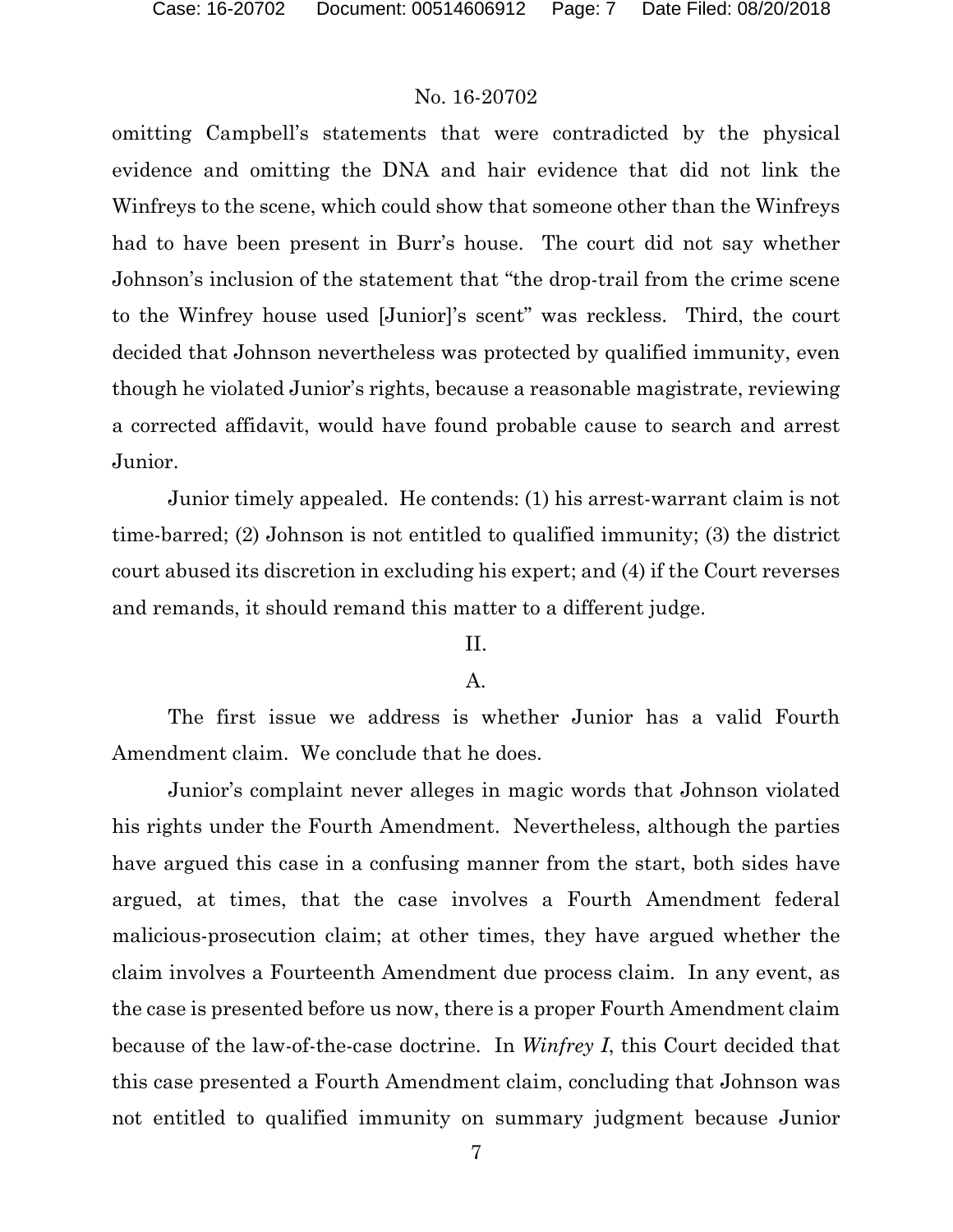alleged that Johnson violated the Fourth Amendment by signing objectively unreasonable arrest-warrant affidavits. 481 F. App'x at 979. Additionally, on remand, both sides argued the Fourth Amendment malicious-prosecution issue, and the district court decided the case as a Fourth Amendment case.

"The law-of-the-case doctrine generally provides that 'when a court decides upon a rule of law, that decision should continue to govern the same issues in subsequent stages in the same case.'" *Musacchio*, 136 S.Ct. at 716 (quoting *Pepper,* 562 U.S. at 506). The doctrine is meant to promote judicial efficiency so that appellate courts do not continually have to reexamine subsequent proceedings in the same case. *See Chapman v. Nat'l Aeronautics & Space Admin.*, 736 F.2d 238, 241 (5th Cir. 1984). It forecloses reexamination on a subsequent appeal. *Pegues v. Morehouse Par. Sch. Bd.*, 706 F.2d 735, 738 (5th Cir. 1983). But the law-of-the-case doctrine does not apply when "(1) the evidence on a subsequent trial was substantially different, (2) controlling authority has since made a contrary decision of the law applicable to such cases, or (3) the decision was clearly erroneous and would work manifest injustice." *Lyons v. Fisher*, 888 F.2d 1071, 1075 (5th Cir. 1989). Here, none of the exceptions apply, because the relevant precedent was decided before the suit was filed in 2011, the evidence has remained the same throughout, and the decision was not clearly erroneous and did not risk manifest injustice.

Furthermore, we agree that a Fourth Amendment claim is cognizable under the facts here. This Court has held that although there is no "freestanding constitutional right to be free from malicious prosecution," "[t]he initiation of criminal charges without probable cause may set in force events that run afoul of explicit constitutional protection—the Fourth Amendment if the accused is seized and arrested, for example." *Castellano v. Fragozo*, 352 F.3d 939, 945, 953 (5th Cir. 2003) (en banc). In *Albright v. Oliver*, 510 U.S. 266 (1998), a plurality of the Supreme Court said that malicious-prosecution claims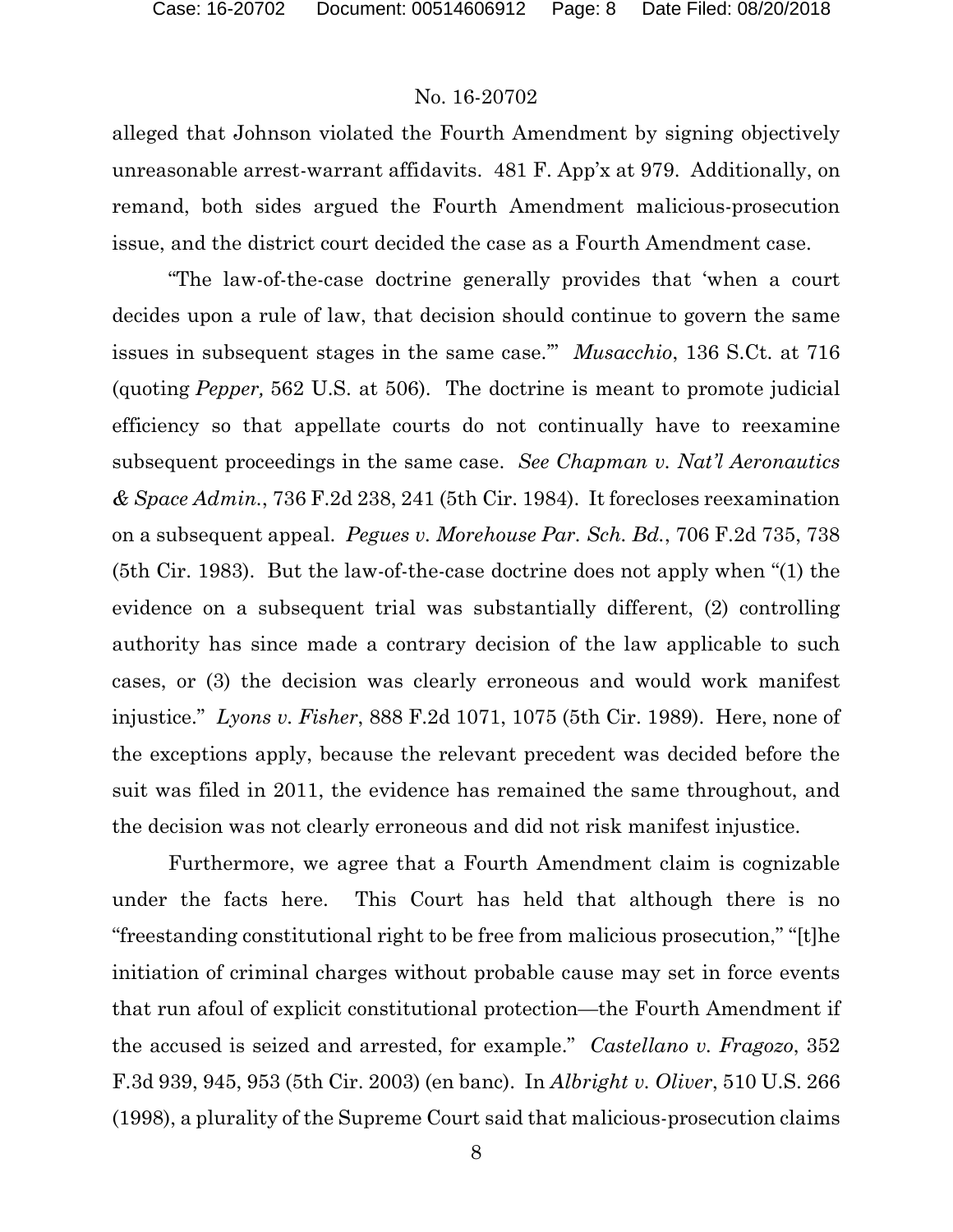must be based on the Fourth Amendment, rather than on "the more generalized notion of 'substantive due process,'" because the Fourth Amendment is the explicit textual source against this type of government behavior. *Id.* at 273 (quoting *Graham v. Connor*, 490 U.S. 386, 395 (1989)). And recently, in *Manuel v. City of Joliet*, 137 S.Ct. 911 (2017), the Supreme Court considered whether a plaintiff had stated a Fourth Amendment claim when he was arrested and charged with unlawful possession of a controlled substance based upon false reports written by a police officer and an evidence technician. *Id.* at 915. There, the Court said the plaintiff's "claim fits the Fourth Amendment, and the Fourth Amendment fits [the plaintiff's] claim, as hand in glove." *Id.* at 917. And it held "that the Fourth Amendment governs" a claim for unlawful pretrial detention even beyond the start of legal process." *Id.* at 920.

These cases fully support a finding that the Fourth Amendment is the appropriate constitutional basis for Junior's claim that he was wrongfully arrested due to the knowing or reckless misstatements and omissions in Johnson's affidavits. We, therefore, hold that a Fourth Amendment claim is presented, and we will decide the remainder of the issues based upon this legal conclusion.

#### B.

Johnson argues that Junior's claim is time-barred. Junior was arrested on February 8, 2007. His prosecution began in June 2009, and he was acquitted on June 12. He filed this suit on May 26, 2010.

Section 1983 provides a federal cause of action, but federal courts look to state's statute of limitations for personal-injury torts to decide when § 1983 claims toll. *See Wallace v. Kato,* 549 U.S. 384, 387 (2007); *see also Piotrowski v. City of Hou.*, 237 F.3d 567, 576 (5th Cir. 2001) ("The statute of limitations for a suit brought under § 1983 is determined by the general statute of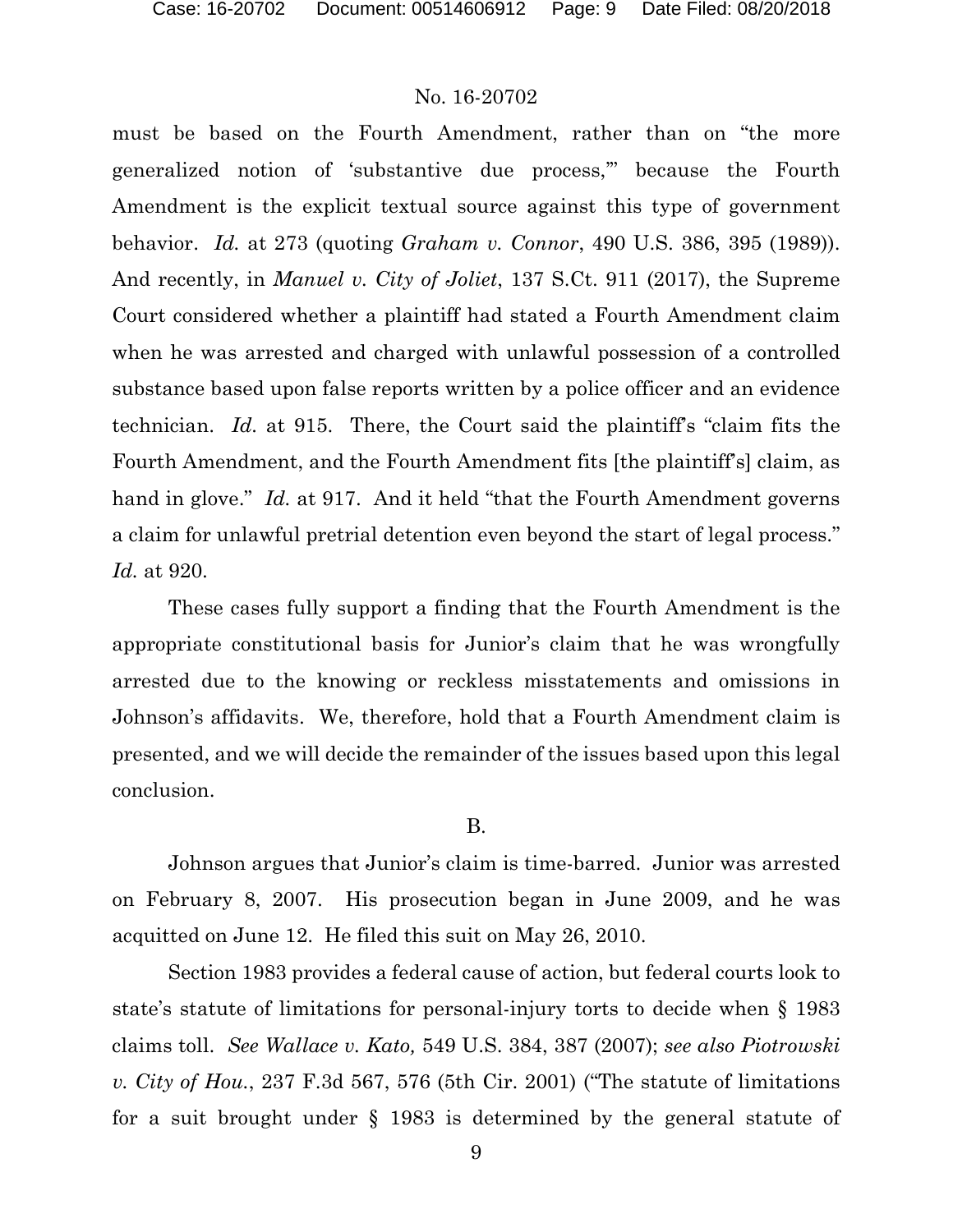limitations governing personal injuries in the forum state."). "In Texas, the applicable limitations period is two years." *Gartrell v. Gaylor*, 981 F.2d 254, 256 (5th Cir. 1993); *see* Tex. Civ. Prac. & Rem. Code Ann. § 16.003(a) ("[A] person must bring suit . . . not later than two years after the day the cause of action accrues."). But "the accrual date of a § 1983 cause of action is a question of federal law that is *not* resolved by reference to state law." *Wallace*, 549 U.S. at 388. "In defining the contours and prerequisites of a § 1983 claim, including its rule of accrual, courts are to look first to the common law of torts." *Manuel*, 137 S.Ct. at 920.

The accrual date depends on whether Junior's claim more closely resembles one for false imprisonment or one for malicious prosecution. *See id.* at 921–22 (remanding the case to the Seventh Circuit to consider whether the claim was more like a false imprisonment or a malicious prosecution). A falseimprisonment claim is based upon "detention without legal process." *Wallace,* 549 U.S. at 389. It "begins to run at the time the claimant becomes detained pursuant to legal process." *Id.* at 397. A malicious-prosecution claim is based upon "detention accompanied . . . by *wrongful institution* of legal process." *Id.* at 390. It "does not accrue until the prosecution ends in the plaintiff's favor." *Castellano*, 352 F.3d at 953.

Johnson urges us to find that this case fits within *Wallace v. Kato*. There, the Supreme Court found that the plaintiff's unlawful warrantless-arrest Fourth Amendment claim resembled a false-imprisonment claim, because the constitutional violation occurred when the plaintiff was arrested without a warrant instead of when the conviction was later set aside. 549 U.S. at 397. Law enforcement officers transported the fifteen-year-old plaintiff to a police station—without a warrant or probable cause to arrest him—and interrogated him into the early morning. *Id.* at 386, 389. So, the Court found that the plaintiff's claim accrued when he was initially arrested. *Id.* at 397.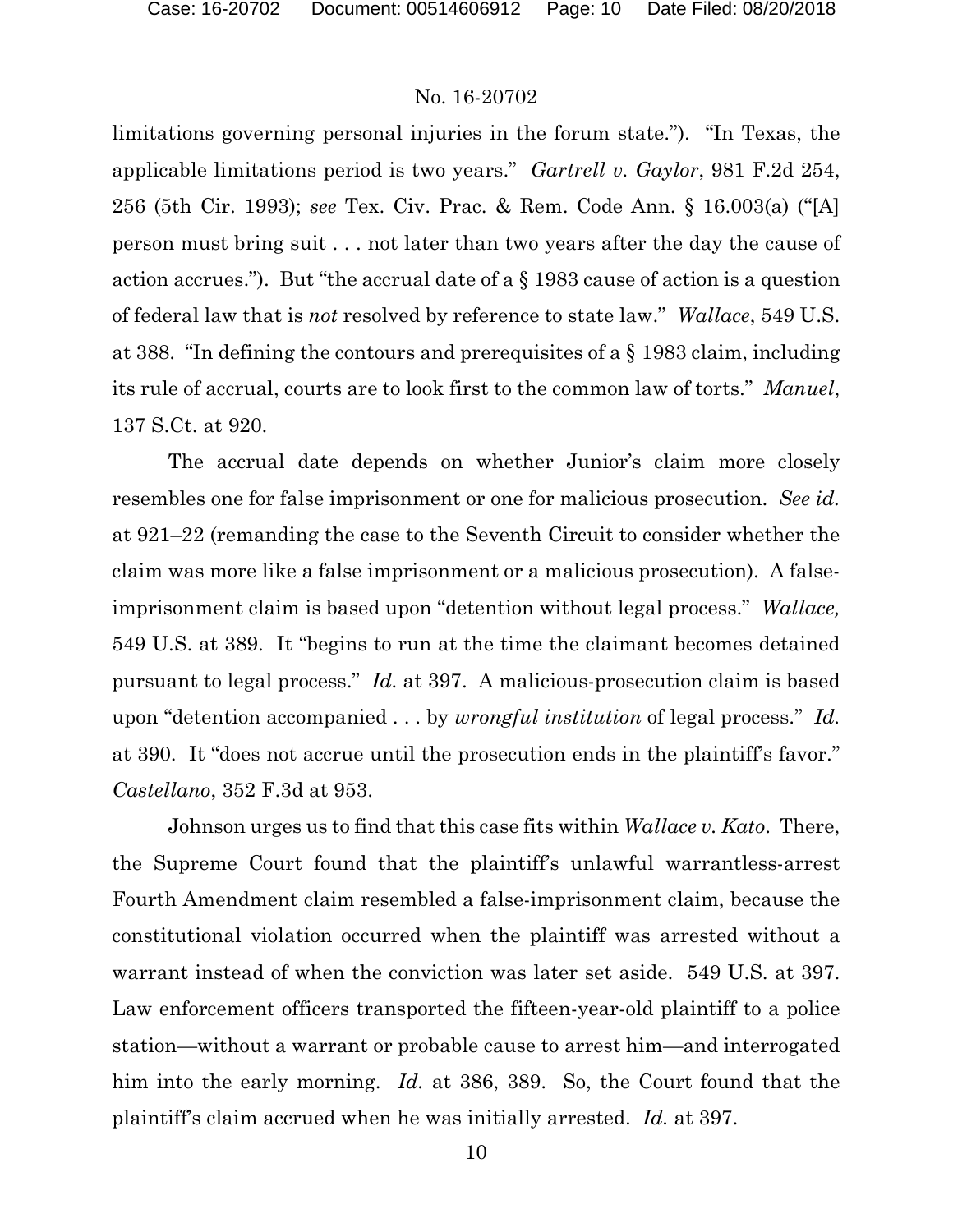Here, we find that Junior's claim is more like the tort of malicious prosecution, because Junior was arrested through the wrongful institution of legal process: an arrest pursuant to a warrant, issued through the normal legal process, that is alleged to contain numerous material omissions and misstatements. Junior thus alleges a wrongful institution of legal process—an unlawful arrest *pursuant to* a warrant—instead of a detention with no legal process. Because Junior's claim suggests malicious prosecution rather than false imprisonment, his claim accrued when his criminal proceedings ended in his favor on June 12, 2009. He filed his suit well within the two-year limitations period on May 26, 2010. So Junior's claim survives the time bar.

# III.

#### A.

Even if the claim is not time-barred, Johnson argues, this case must not proceed further because he is entitled to qualified immunity.

This court reviews the district court's grant of summary judgment de novo. *Brewer v. Hayne*, 860 F.3d 819, 822 (5th Cir. 2017). Summary judgment is appropriate when the movant is entitled to judgment as a matter of law and there is no genuine dispute of material fact. *Id.* We must draw all reasonable inferences in the non-movant's favor and view the evidence in the light most favorable to the non-movant. *Id.* "To survive summary judgment, the nonmovant must supply evidence 'such that a reasonable jury could return a verdict for the nonmoving party.'" *Id.* (quoting *Anderson v. Liberty Lobby, Inc.*, 477 U.S. 242, 248 (1986)).

When resolving qualified immunity on summary judgment, courts determine (1) whether the facts, taken in the light most favorable to the party asserting the injury, show the officer violated a federal right and (2) whether the right was "clearly established" when the violation occurred. *Tolan v. Cotton*, 134 S.Ct. 1861, 1865–66 (2014). "A Government official's conduct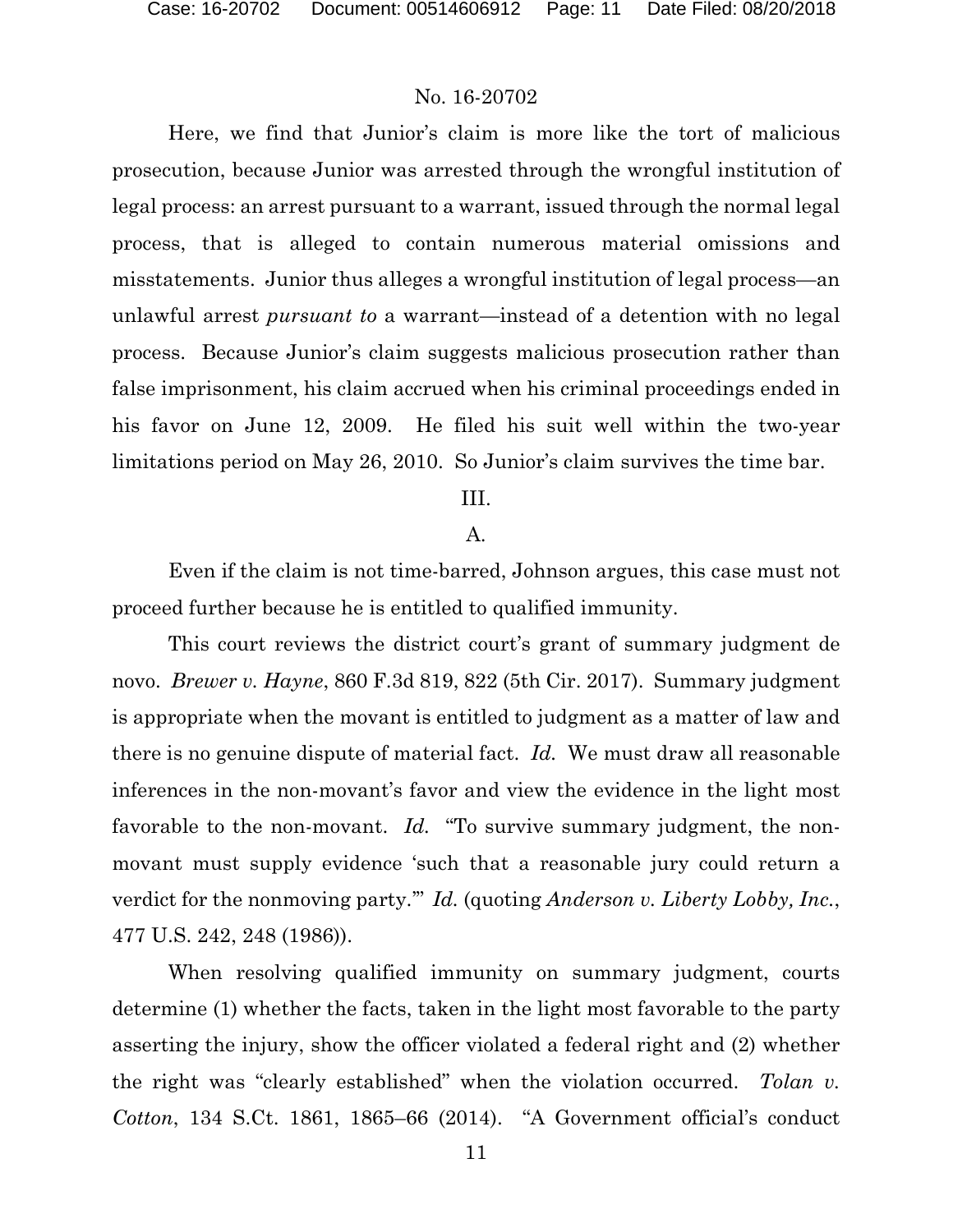violates clearly established law when, at the time of the challenged conduct, '[t]he contours of [a] right [are] sufficiently clear' that every 'reasonable official would have understood that what he is doing violates that right." Ashcroft v. *al-Kidd*, 563 U.S. 731, 741 (2011) (alterations in original) (quoting *Anderson v. Creighton*, 483 U.S. 635, 640 (1987)). The Court does not need "a case directly on point, but existing precedent must have placed the statutory or constitutional question beyond debate." *Id.* The Court uses a standard of "objective reasonableness" to define "the qualified immunity accorded an officer whose request for a warrant allegedly caused an unconstitutional arrest." *Malley v. Briggs*, 475 U.S. 335, 344 (1986). Qualified immunity "ensure[s] that before they are subjected to suit, officers are on notice their conduct is unlawful." *Hope v. Pelzer*, 536 U.S. 730, 739 (2002) (quoting *Saucier v. Katz*, 533 U.S. 194, 206 (2001)). And it "protects 'all but the plainly incompetent or those who knowingly violate the law.'" *Mullenix v. Luna*, 136 S.Ct. 305, 308 (2015) (quoting *Malley*, 475 U.S. at 341).

Clearly established law is not determined "at a high level of generality." *Ashcroft*, 563 U.S. at 742. Instead "[t]he dispositive question is 'whether the violative nature of *particular* conduct is clearly established.'" *Mullenix*, 136 S.Ct. at 308 (quoting *Ashcroft*, 563 U.S. at 742). The inquiry must look at the specific context of the case. *Id.*

Here, the clearly established constitutional right asserted by Junior is to be free from police arrest without a good faith showing of probable cause. Since *Franks v. Delaware*, 438 U.S. 154 (1978), it has been clearly established that a defendant's Fourth Amendment rights are violated if (1) the affiant, in support of the warrant, includes "a false statement knowingly and intentionally, or with reckless disregard for the truth" and (2) "the allegedly false statement is necessary to the finding of probable cause." *Id.* at 155–56. In *Franks*, the Supreme Court observed that the warrant requirement is meant "to allow the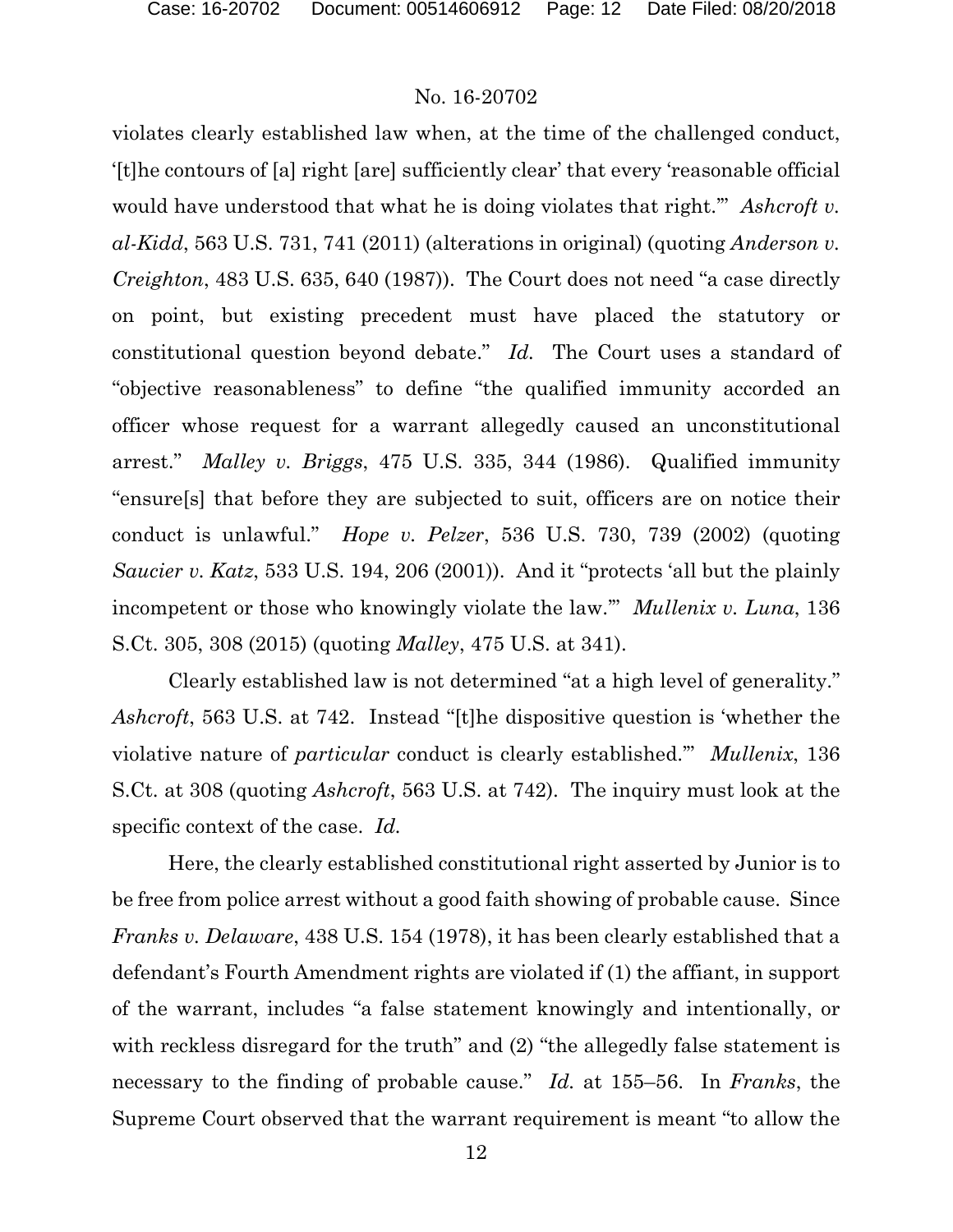magistrate to make an independent evaluation of the matter." *Id.* at 165. It requires affiants to "set forth particular facts and circumstances underlying the existence of probable cause," including those that concern the reliability of the information and the credibility of the source to avoid "deliberately or reckless false statement[s]." *Id.*

Still, "negligence alone will not defeat qualified immunity." *Brewer*, 860 F.3d at 825. "[A] proven misstatement can vitiate an affidavit only if it is established that the misstatement was the product 'of deliberate falsehood or of reckless disregard for the truth.'" *United States v. Martin*, 615 F.2d 318, 329 (5th Cir. 1980) (quoting *Franks*, 438 U.S. at 171). Recklessness requires proof that the defendant "'in fact entertained serious doubts as to the truth' of the statement." *Hart v. O'Brien*, 127 F.3d 424, 449 (5th Cir. 1997) (quoting *St. Amant v. Thompson*, 390 U.S. 727, 731 (1968)), *abrogation on other grounds recognized by Spivey v. Robertson*, 197 F.3d 772, 775 (5th Cir. 1999).

Here, we conclude that Junior alleges a clearly established constitutional violation. Under the first prong of *Franks*, Junior must present evidence that Johnson, through material omissions or otherwise, made "a false statement knowingly and intentionally, or with reckless disregard for the truth." 438 U.S. at 155. Junior provides evidence that Johnson made false statements in his affidavit by (1) omitting Campbell's statements that were contradicted by the physical evidence; (2) misstating that Pikett's drop-trail from Burr's house to the Winfrey house used Junior's scent, when the drop-trail actually used Hammond's scent; and (3) omitting Campbell's inconsistencies between his statements, that is, between Campbell's first statement—which was related in the affidavit—that said that Megan and Junior helped Senior to murder Burr and Campbell's inconsistent later statement that Senior's cousin was the accomplice. We find that this showing is also sufficient to demonstrate that there is an issue of material fact as to whether Johnson acted intentionally,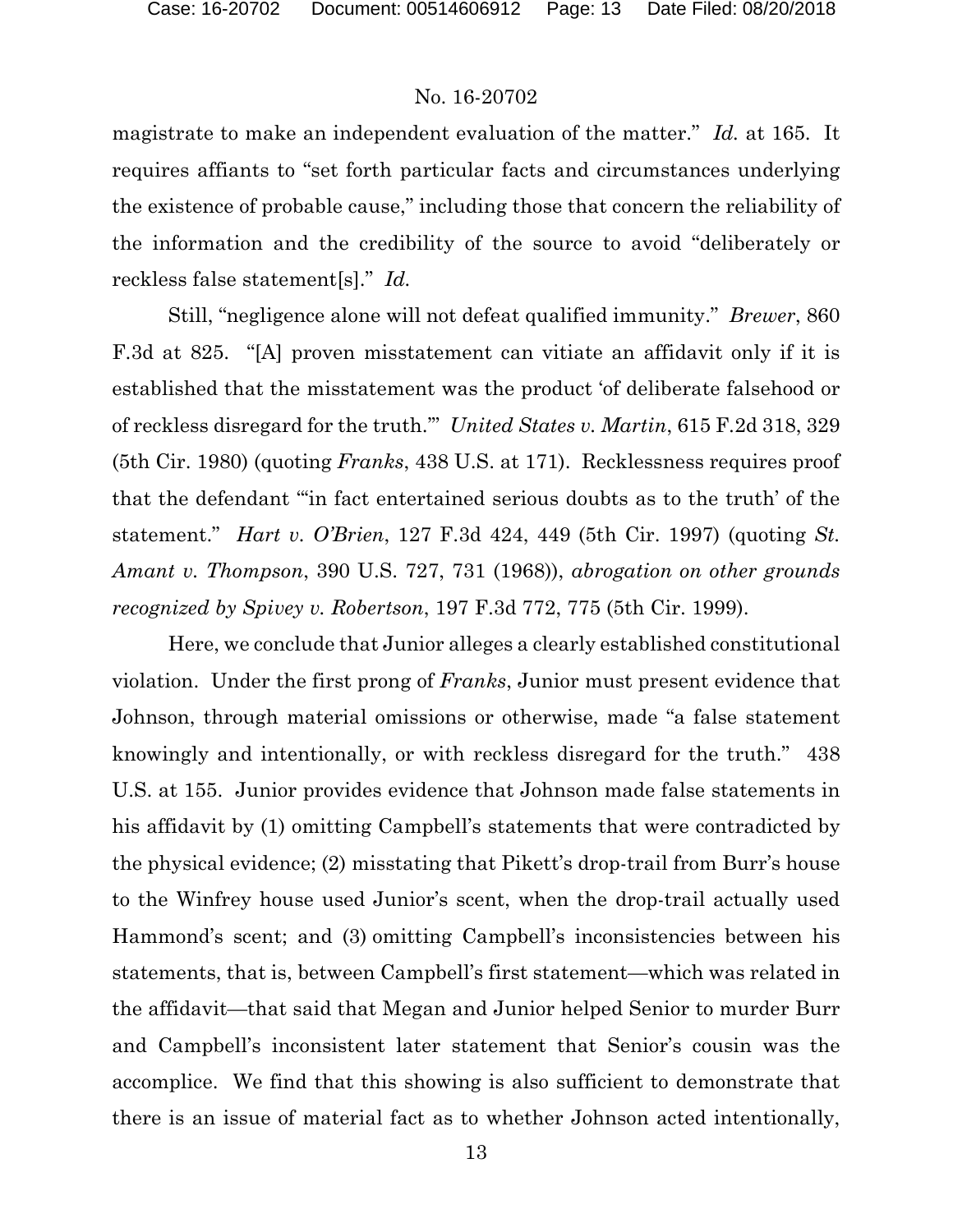knowingly, or recklessly, because Junior alleges that Johnson either knew or should have known that these material omissions and false statements could lead to an arrest of Junior without probable cause. In short, the evidence presented is sufficient to support a finding that his conduct was unreasonable in the light of the well-established principle requiring probable cause for the issuance of an arrest warrant.

Yet, we must proceed further to the second prong of *Franks* in order to resolve whether "the allegedly false statement is necessary to the finding of probable cause," as required by the *Franks* analysis. 438 U.S. at 156. To determine whether the false statement was necessary for this finding, *Franks*  requires us to consider the faulty affidavit as if those errors and omissions were removed. We then must examine the "corrected affidavit" and determine whether probable cause for the issuance of the warrant survives the deleted false statements and material omissions. *See Franks*, 438 U.S. at 156 (saying that courts must excise false statements); *United States v. Bankston*, 182 F.3d 296, 305–06 (5th Cir. 1999) (applying *Franks* to omissions and using a corrected affidavit that "contain[ed] the allegedly exculpatory conversation" to determine whether that affidavit would establish probable cause to authorize electronic surveillance), *overruled on other grounds by Cleveland v. United States*, 531 U.S. 12 (2000). The warrant will be valid only if the corrected affidavit establishes probable cause for Junior's arrest.

This Court reviews the district court's probable-cause determination de novo. *United States v. Lopez-Moreno*, 420 F.3d 420, 430 (5th Cir. 2005). Probable cause requires only "a probability or substantial chance of criminal activity, not an actual showing of such activity." *Illinois v. Gates*, 462 U.S. 213, 243 n.13 (1983). Probable cause is a "practical and common-sensical standard." *Florida v. Harris*, 568 U.S. 237, 244 (2013). It looks to the "totality of the circumstances" to determine whether the magistrate with "the facts available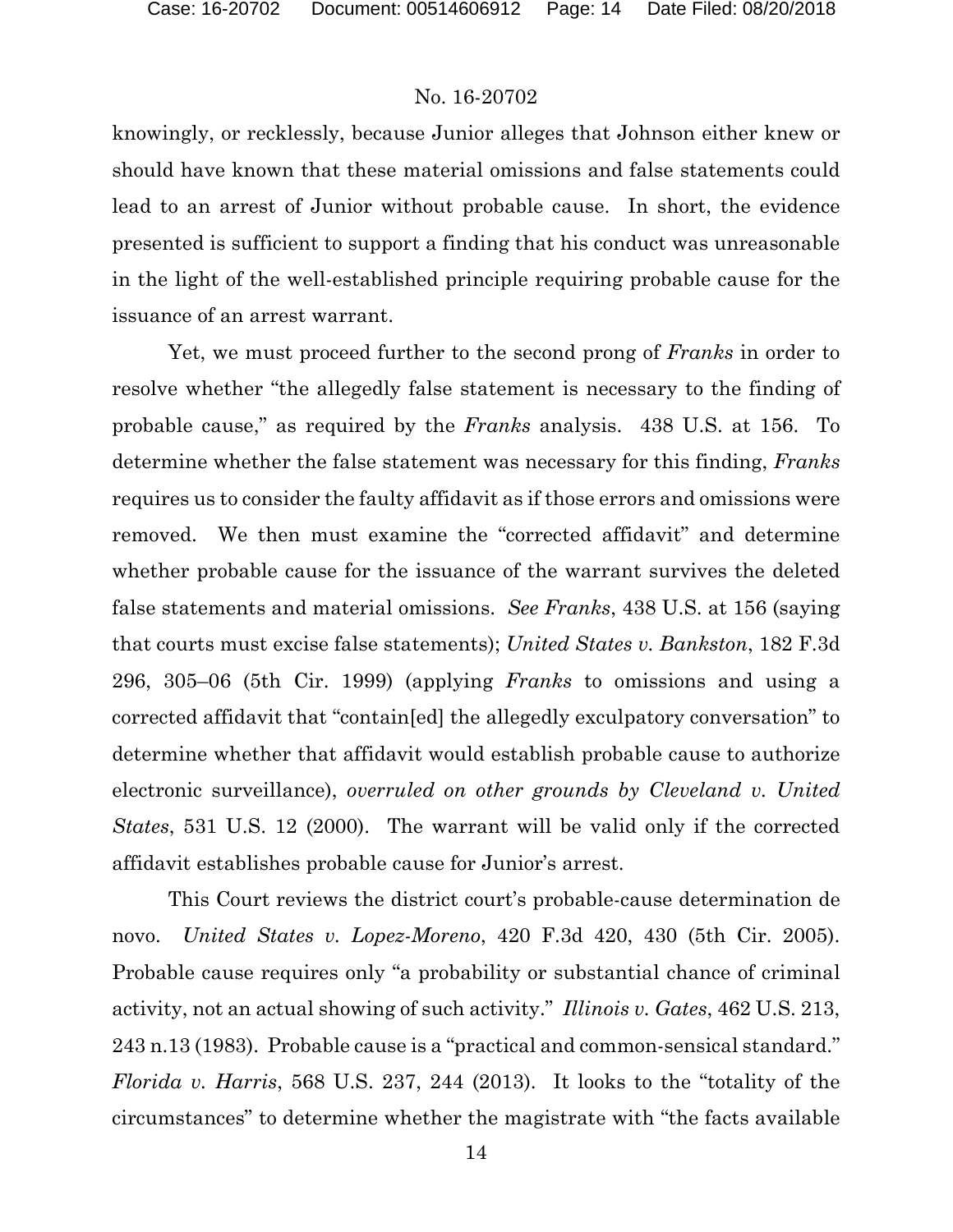l

# No. 16-20702

to [him] would 'warrant a [person] of reasonable caution in the belief'" to find that the suspect committed the crime for which he is being arrested. *See id.* at 243 (alterations in original) (quoting *Texas v. Brown*, 460 U.S. 730, 742 (1983) (plurality opinion)).

So we turn to review the "corrected" affidavit to determine whether probable cause was established that Junior murdered Murray Wayne Burr. Examining the totality of the circumstances, we find that the corrected affidavit does not contain sufficient information to satisfy the probable-cause requirement.[2](#page-14-0) A corrected affidavit would contain the following facts, which were omitted from Johnson's affidavit. First, a corrected affidavit would include reference to the material fact that Pikett used the scent of Christopher Hammond, Megan's boyfriend, instead of Junior's. This omitted information was necessary for the state-trial judge to consider, because it seriously affects whether Junior was present at the scene of Burr's murder. There was no other physical evidence that connected Junior to the murder scene besides the scent lineup. Second, a corrected affidavit would have referred to Campbell's statement that Senior's cousin—not Megan and Junior, like he had said earlier—let Senior into Burr's house to kill Burr. Although this fact would not have mattered as to an arrest warrant for Senior, it certainly was material for Junior, because in one scenario, he was connected to the murder, and in the other, he may not have been present at the scene. Third, a corrected affidavit would have apprised the state-trial judge that Campbell's statements

<span id="page-14-0"></span><sup>2</sup> The district court thought there was enough information to support probable cause to arrest Junior because of: (1) a possibly romantic relationship between Burr and Megan; (2) Megan's desire for Burr's hidden money; (3) the presence of Junior's, Megan's, and Senior's scents on Burr; and (4) Campbell's statement that Senior murdered Burr with the help of Megan and Junior.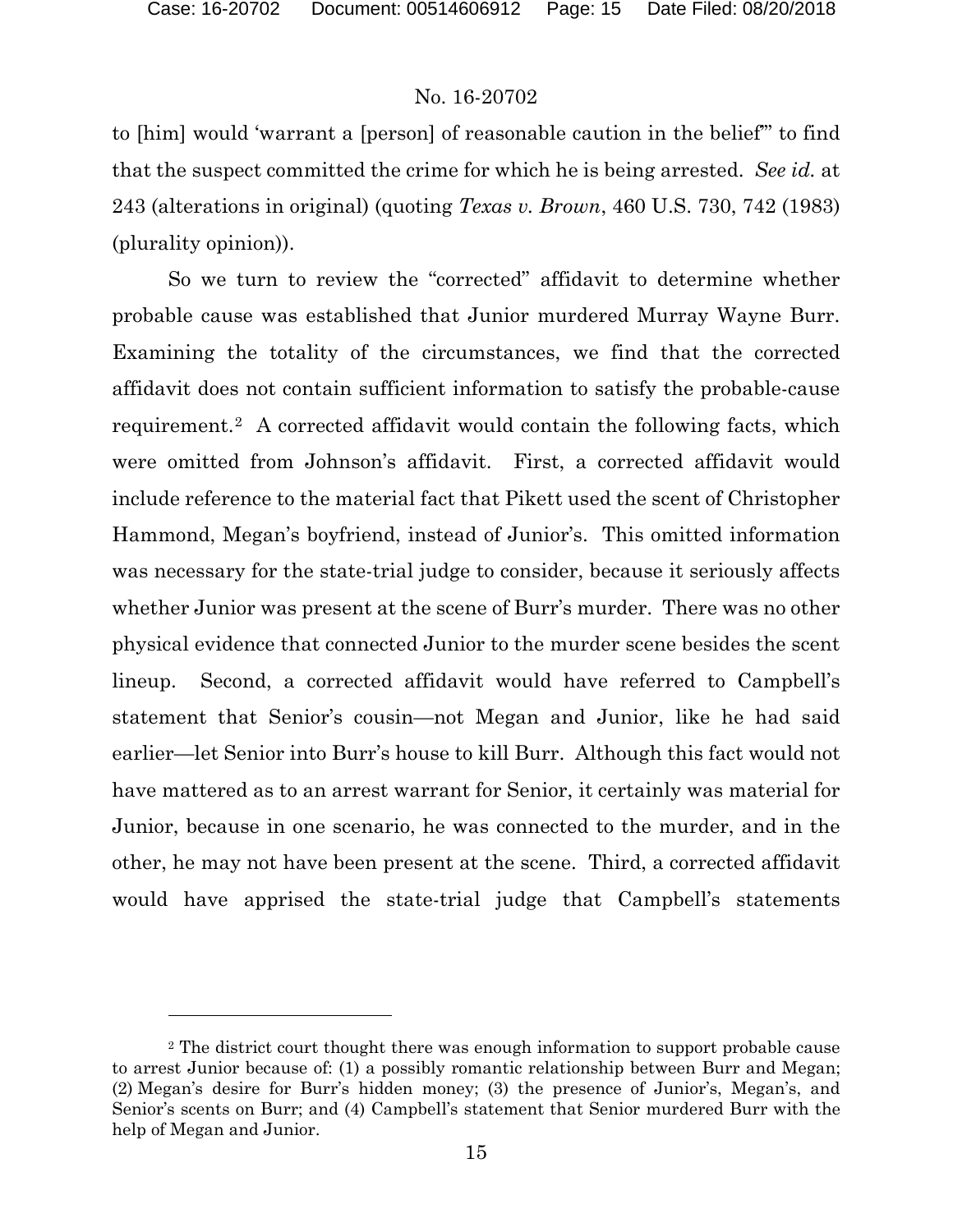$\overline{a}$ 

# No. 16-20702

contradicted aspects of the physical evidence.[3](#page-15-0) Campbell said that Burr was both stabbed and shot—although he was only stabbed—and that Senior had cut off Burr's body part, which was not true. Although neither of these false statements, considered independently, would necessarily have been fatal to the affidavit—because Senior could have told Campbell anything—together with Campbell's other statements, these would have served to undermine Campbell's reliability. Weighing the totality of the circumstances, we conclude that a reasonable magistrate would not have issued a warrant on the basis of this corrected affidavit, because the addition of the omitted material facts would have dissuaded the judge from issuing the warrant.

In sum, assuming all factual disputes in favor of Junior, we hold (1) there is an issue of material fact as to whether Johnson recklessly, knowingly, or intentionally made material misstatements and omitted material information and (2) a corrected affidavit would not show probable cause to arrest Junior. Thus, Junior has satisfied his burden of showing that there is an issue of material fact as to whether Johnson violated his clearly established rights, and he is entitled to present his case to the factfinder.

### B.

Still, Johnson further contends that he is not liable to Junior because there were two independent intermediaries that intervened to break the causal chain between Johnson's alleged Fourth Amendment violation and Junior's incarceration: (1) the grand jury that indicted Junior and (2) the state judge who presided over the Winfreys' trial. We conclude that neither independent

<span id="page-15-0"></span><sup>3</sup> Although Junior argues that the absence of a match between Junior's and Megan's blood with evidence from the scene "suggests that someone else was involved in the murder," we do not think the record supports that any blood but Burr's was found at the scene. The best inference from the blood DNA, then, is that whoever killed Burr wore gloves or simply avoided any injury by the victim. And Junior's claim that a single female hair found at the scene—that was not Megan's—is not a "material" fact.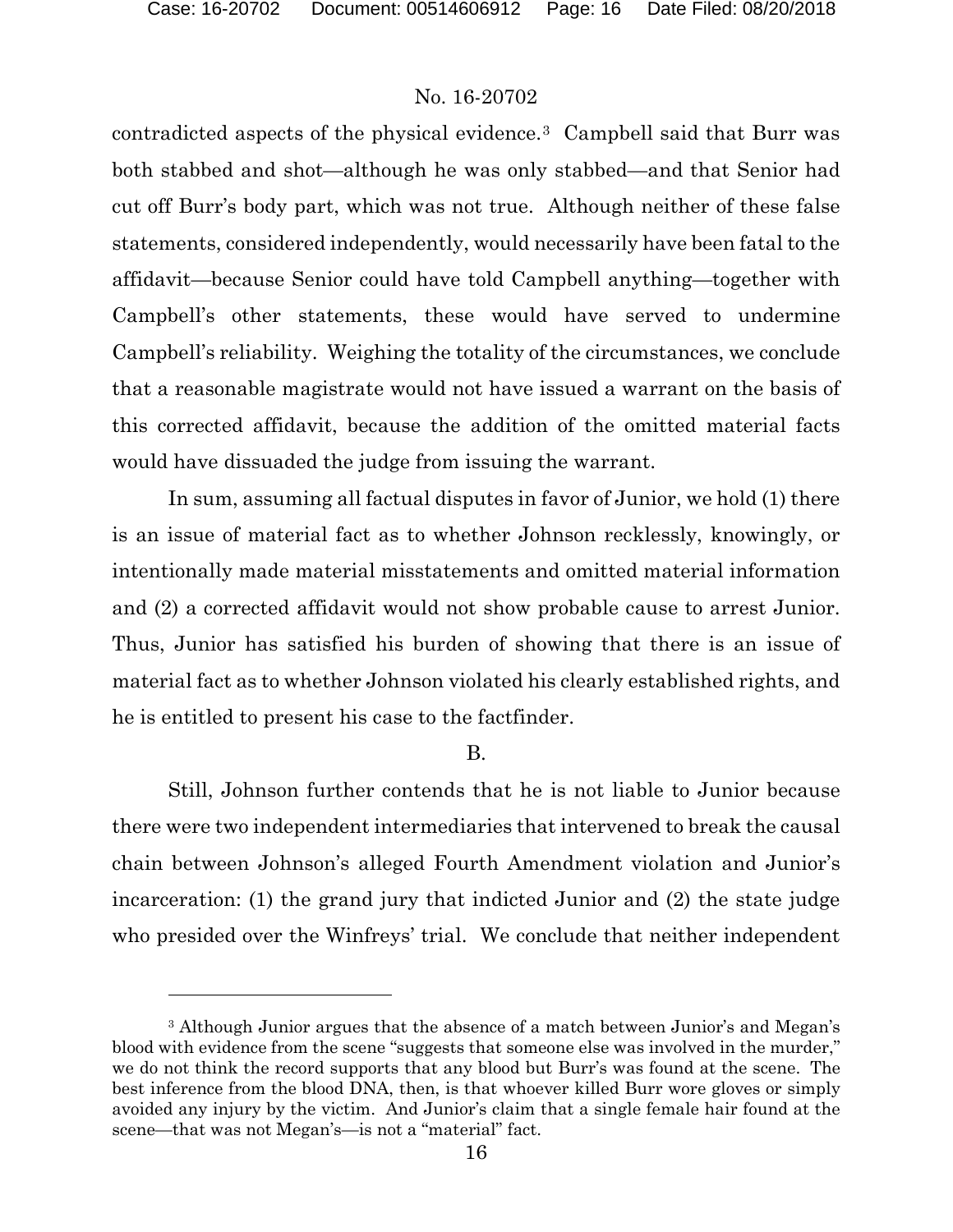$\overline{a}$ 

### No. 16-20702

intermediary broke the causal chain between Johnson's faulty affidavit and Junior's incarceration.

Under the independent-intermediary doctrine, "'if facts supporting an arrest are placed before an independent intermediary such as a magistrate or grand jury, the intermediary's decision breaks the chain of causation' for the Fourth Amendment violation." *Jennings v. Patton*, 644 F.3d 297, 300–01 (5th Cir. 2011) (quoting *Cuadra v. Hous. Indep. Sch. Dist.*, 626 F.3d 808, 813 (5th Cir. 2010).<sup>[4](#page-16-0)</sup> "[E]ven an officer who acted with malice  $\dots$  will not be liable if *the facts* supporting the warrant or indictment are put before an impartial intermediary such as a magistrate or a grand jury, for that intermediary's independent decision breaks the causal chain and insulates the initiating party." *Buehler v. City of Austin/Austin Police Dep't*, 824 F.3d 548, 554 (5th Cir. 2016) (quoting *Hand v. Gary*, 838 F.2d 1420, 1427 (5th Cir. 1988)), *cert. denied sub nom. Buehler v. Austin Police Dep't*, 137 S.Ct. 1579 (2017). But the chain of causation between the officer's conduct and the unlawful arrest "is broken only where *all the facts* are presented to the grand jury, or other

<span id="page-16-0"></span><sup>4</sup> Junior urges us to overrule our independent-intermediary doctrine based on *Manuel v. City of Joliet*, but we cannot do that and find it unnecessary. In *Manuel*, the Supreme Court held "that the Fourth Amendment governs a claim for unlawful pretrial detention even beyond the start of legal process." 137 S.Ct. at 920. The Court said that a grand jury indictment that "was entirely based on false testimony" could not expunge the plaintiff's Fourth Amendment claim. *Id.* at 920 n.8. But it did not hold that officers can never be insulated from liability based on later determinations by an intermediary when all the necessary information was placed before that intermediary. Instead, the Court affirmed a principle that we have consistently followed: when an intermediary's proceeding is tainted by an officer's unconstitutional conduct, the independent-intermediary doctrine does not apply. *Compare id.* ("[I]f the proceeding is tainted—as here, by fabricated evidence—and the result is that probable cause is lacking, then the ensuing pretrial detention violates the confined person's Fourth Amendment rights . . . ."), *with Buehler v. City of Austin/Austin Police Dep't*, 824 F.3d 548, 554 (5th Cir. 2016), *cert. denied sub nom. Buehler v. Austin Police Dep't*, 137 S.Ct. 1579 (2017) (stating that under the "taint" exception, "an independent intermediary's probable cause finding does not protect law enforcement officials whose 'malicious motive . . . lead[s] them to withhold any relevant information.'" (alteration in original) (quoting *Cuadra*, 626 F.3d at 813)).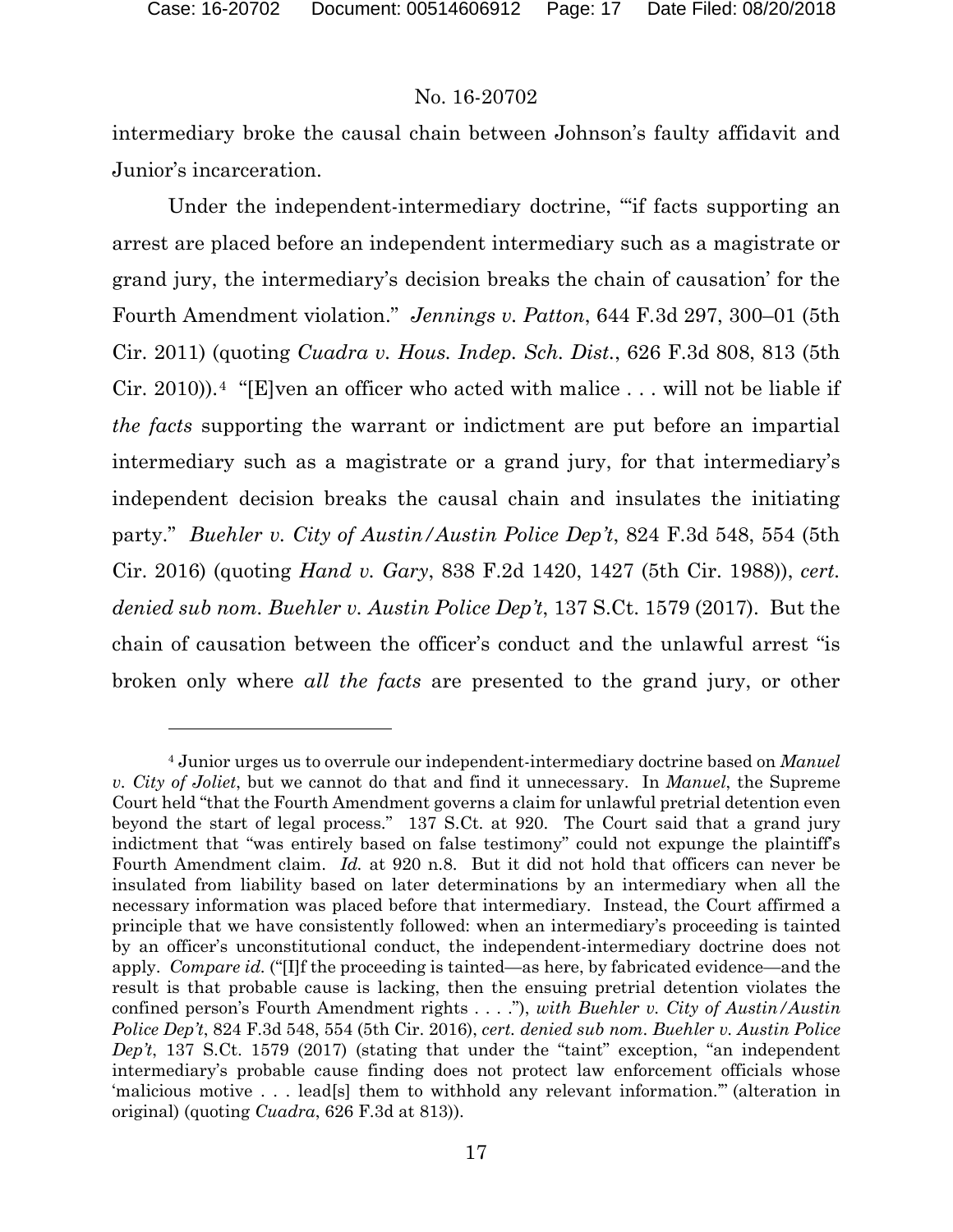independent intermediary where the malicious motive of the law enforcement officials does not lead them to withhold any relevant information from the independent intermediary." *Id.* (emphasis added) (quoting *Cuadra*, 626 F.3d at 813).

Here, the record does not indicate that the material information, which we have noted was omitted from Johnson's affidavit, was presented either to the grand jury or the state judge. Stated differently, as far as this record is concerned, the only information before a grand jury was the information in Johnson's affidavit. Neither the plaintiff nor defendant has shown otherwise.

First, because, at best, it is not clear whether "all the facts [were] presented to the grand jury," *Cuadra*, 626 F.3d at 813, we hold that the independent-intermediary doctrine does not apply.

Second, Johnson contends that the state-trial judge found probable cause to authorize Junior's continued detention, thereby insulating Johnson from liability. But the record does not show that the judge ever ruled that there was probable cause to detain Junior. At one hearing, the judge determined that there was probable cause to arrest Megan, but nothing about Junior. And in other hearings, the judge decided whether certain evidence should be allowed at trial and whether Senior should be granted a directed verdict. None of these hearings addressed the central question today: whether there was probable cause to arrest Junior. So we have no basis to find that the subject material omitted information was presented to the state-trial judge.

#### IV.

We now turn from the state proceedings to the procedural errors that Junior asserts in the federal proceeding below. Junior contends that the district court excluded the testimony of David Kunkle, a former police chief and Junior's expert witness. He contends this exclusion was an abuse of discretion. But after our examination of the record, we conclude that the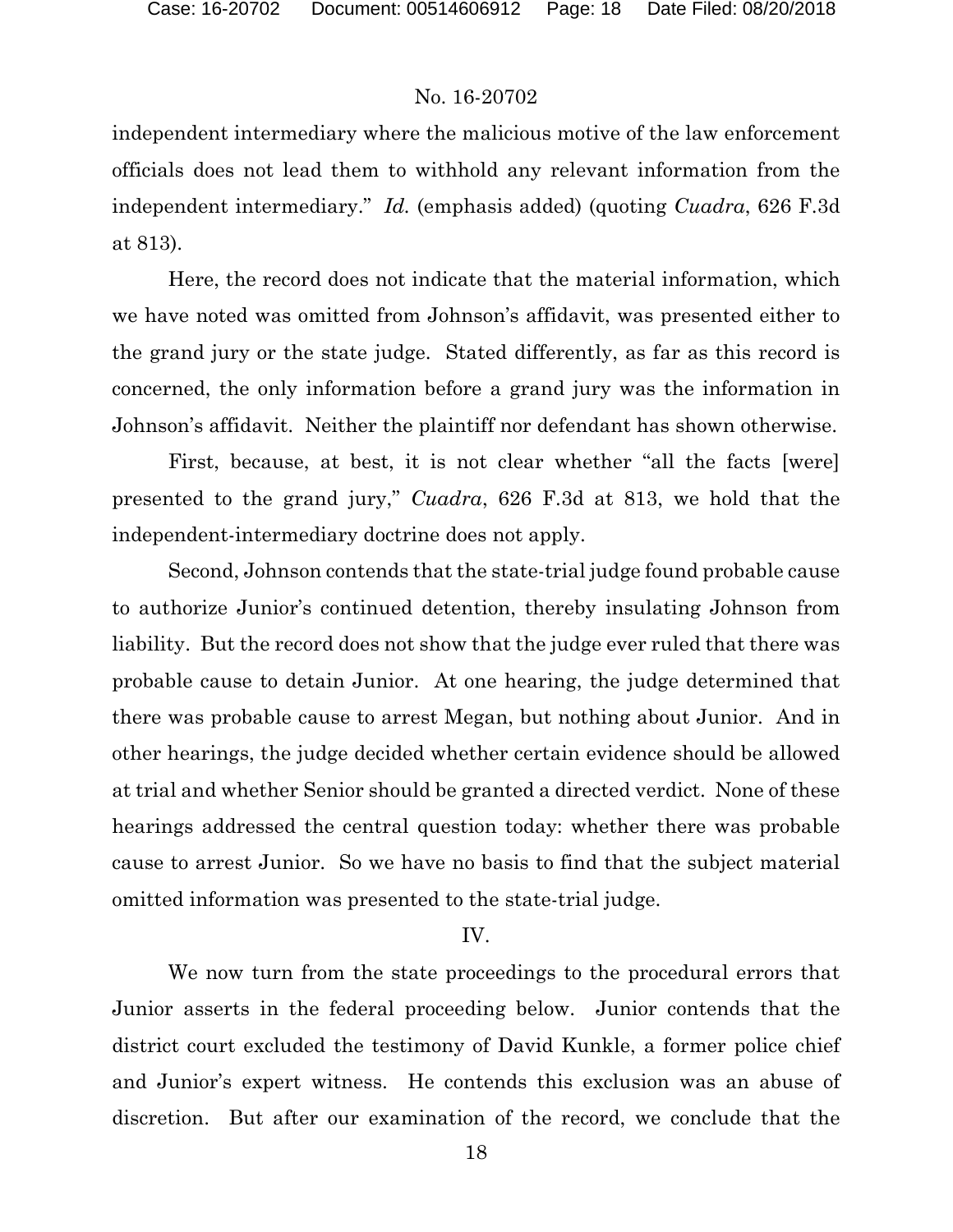district court never decided whether Kunkle could testify at trial. We are a court of appeals and errors. Inasmuch as the district court made no decision and issued no ruling, it could not have made an error or otherwise created an issue for appeal. We therefore decline to address the exclusion of David Kunkle's testimony until the district judge has expressly ruled on the issue.

Junior contends that the district judge orally ruled from the bench to exclude Kunkle from trial on October 20, 2014. But at that hearing, the judge never explicitly ruled that Kunkle could not testify. He said,

And there is no salvageable part of the police chief's, [Kunkle,] as I recall. . . . It's simply, it's what we tried very hard to get away from back in the early 80s. And I don't remember when Daubert was, somewhere in there; but I have always believed that expert testimony had to mean something. And we got anybody with a decent resume could say anything was pretty much the rule for a long time.

And the Supreme Court finally said they have to know something in particular about what is going on and it has to be cogent. There is no peer review for police chiefs. The city council, but they're not really peers there, something else entirely different.

Although strongly suggestive, this statement did not expressly grant or deny Johnson's motion to exclude the testimony of Kunkle. Further, the district judge indicated in his minute entry that "an order on the motion" would be entered following the hearing, but no such order was ever entered.

Furthermore, the Supreme Court has made clear that trial judges must play a "gatekeeping" role when examining the reliability of experts, and the court's inquiry must be "tied to the facts" of the particular case. *See Kumho Tire Co. v. Carmichael*, 526 U.S. 137, 150 (1999) (quoting *Daubert v. Merrell Dow Pharm., Inc.*, 509 U.S. 579, 591 (1993)). The district court is required to make a ruling and provide articulable reasoning before we can review whether its decision was proper. Here, if the question arises on remand, the district court will need to make clear its basis for its ruling on Kunkle's testimony.